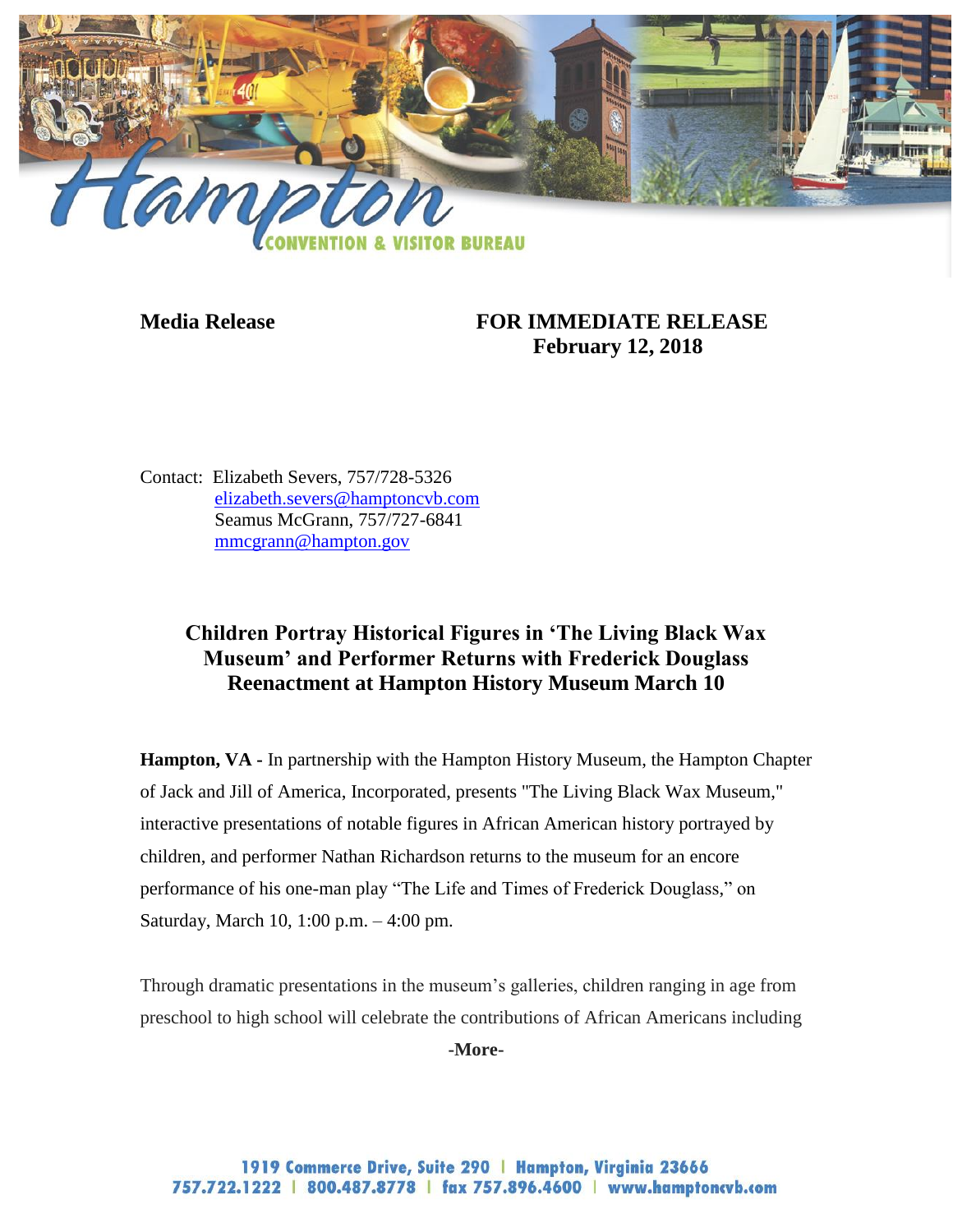## **Children Portray Historical Figures in 'The Living Black Wax Museum' and Performer Returns with Frederick Douglass Reenactment at Hampton History Museum March 10- Page 2**

Mohammed Ali, Earnest Just, Loretta Lynch, George Washington Carver, Katherine Johnson and Ella Fitzgerald, among others. As visitors tour the galleries, they will encounter these historic personages who will come to life and relate brief stories of their lives. "The Living Black Wax Museum" takes place from 1:00 p.m. to 2:00 p.m. There is a reduced special admission fee of \$2.00 to tour the galleries for this special event (museum admission regularly \$5.00/\$4.00).

"The Life and Times of Frederick Douglass" is presented free of charge in the museum's Great Hall, from 2:00 p.m. to 3:00 p.m. Poet, author and spoken word performer Nathan M. Richardson brings to life the physical and spiritual essence of the influential social reformer and statesman Frederick Douglass. Richardson as Douglass will speak in vivid detail about his life as a slave, his escape to freedom and his rise as a great writer, orator and abolitionist. Richardson appeared as Douglass for the museum in October 2017. The performance will be followed by a reception.

Jack and Jill of America, Incorporated is a  $501(c)(3)$  organization of mothers dedicated to raising the next generation of African American leaders, while enhancing the lives of all children. They work to accomplish their mission through diverse programs focused on leadership development, cultural exposure, community service, legislative advocacy and philanthropic giving.

The Hampton History Museum is located at 120 Old Hampton Lane in Downtown Hampton. There is free parking in the garage across from the museum. For more information, call 757-727-1102, visit www.HamptonHistoryMuseum.org, or like the Hampton History Museum on Facebook and follow it on Twitter and Instagram.

**-More-**